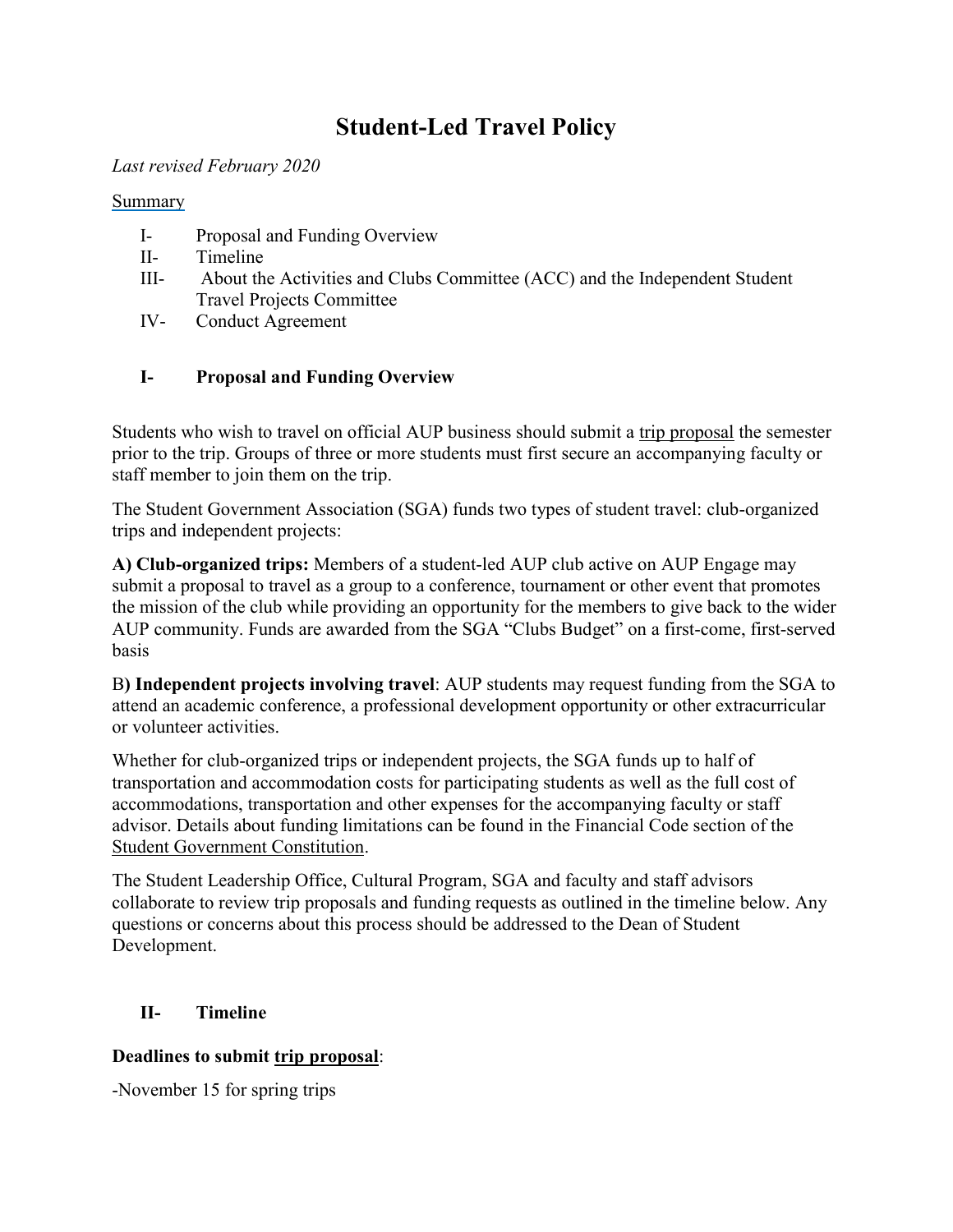-April 15 for summer and fall trips

#### **Five-step Process:**

## **1. Prepare trip proposal**

## *Get approval from a faculty/staff advisor (if applicable)*

- a. During this initial phase, work with other student organizers to set goals, define the project and gather a list of participants.
- b. Secure faculty/staff advisor if the group traveling includes three or more students.
- c. If attending an academic conference, please ensure that you have been accepted to participate before submitting a proposal. Note that information about conferences is often posted one year in advance.

## **2. Submit a project proposal**

## *Get approval from the Student Leadership Office*

- a. Submit trip proposal by the deadlines mentioned above. Ensure accompanying faculty/staff advisor has reviewed the proposal before submitting.
- b. Follow instructions of the Student Leadership Coordinator once the proposal is submitted and reviewed; make any adjustments to the proposal as necessary.

## **3. Review itinerary & budget**

## *Get approval from the Cultural Programs Office*

- a. Once the Student Leadership Coordinator has approved the proposal, it will be forwarded to the Cultural Program Coordinator.
- b. Meet with the Cultural Program Coordinator to review and set a tentative budget; students are required to book travel and accommodations through the Cultural Program office.

## **4. Secure SGA funding**

## *Get approval from Student Senate or the Student Travel Projects Committee*

- a. The Independent Student Travel Projects Committee will review independent project proposals and awards and announce awards within two weeks after meeting.
- b. For groups of students traveling as a club activity, the club must submit a budget request to SGA through the clubs finance tool on Engage; clubs meet with ACC & present to Student Senate to have their budget approved.

## **5. Finalize travel and accommodation plans**

## *Get approval from the Dean of Student Development*

- a. Confirm itinerary and list of participants with The Student Leadership Coordinator.
- b. The Cultural Programs Office will book flights and accommodation.
- c. Since SGA funds half of travel and accommodation costs, personal contributions for the remaining half must be given to the SGA treasurer prior to departure.
- d. A full detail packet will be required two weeks before the trip. The trip organizer must coordinate with the Student Leadership Office and the Cultural Programs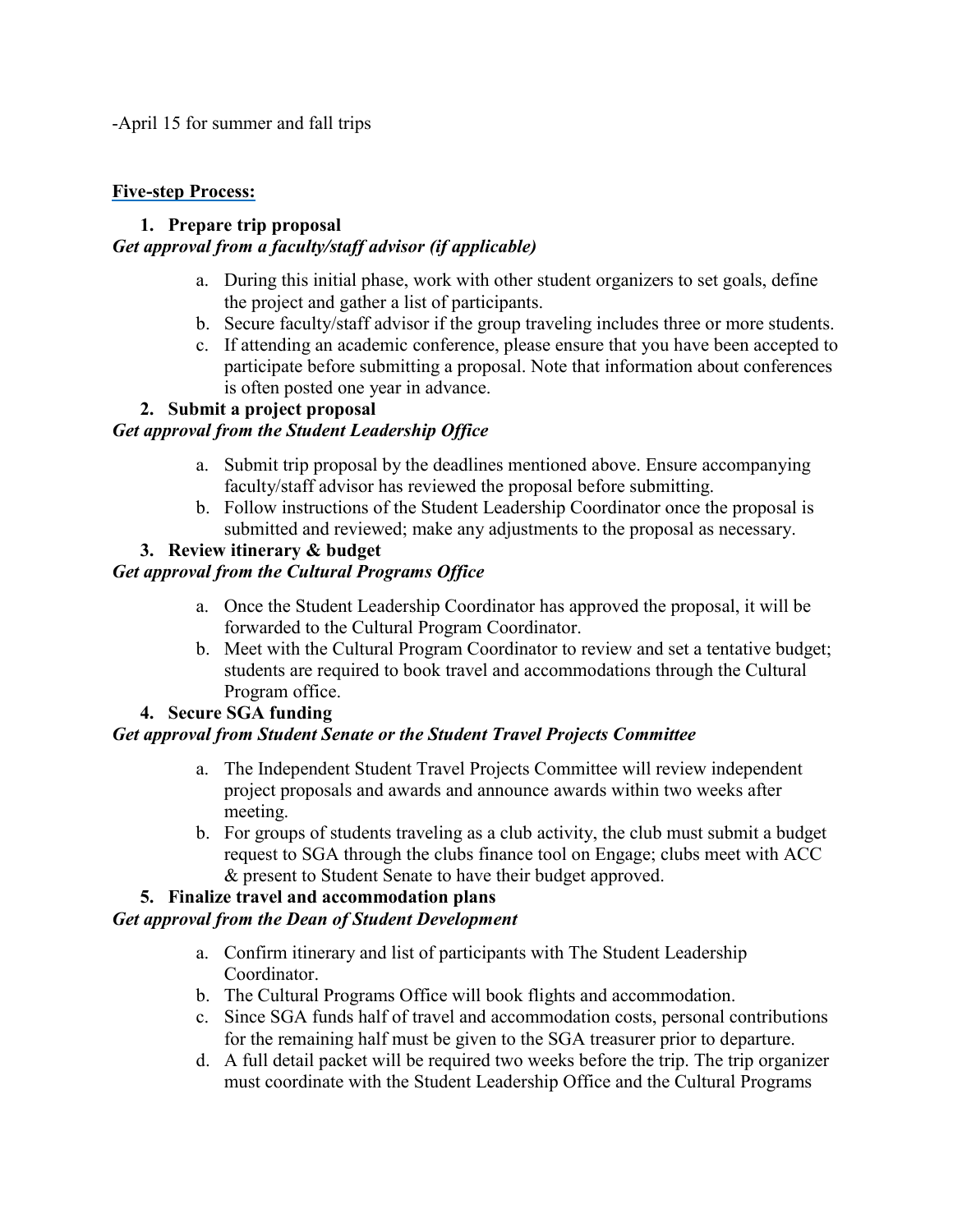Office to provide details, such as the phone numbers of each participant, in a timely manner.

## **III- About the ACC and the Independent Student Travel Projects Committee**

# **A) The Activities & Clubs Committee (ACC)**

To obtain funding for club travel, a student-led AUP club active on AUP Engage may submit a budget request through the club finance tool on AUP Engage. At least one of the trip organizers must then meet with ACC, who will review the budget and help shape it until it is ready to be presented for a vote at student senate. The ACC will check that the budget has been reviewed by the cultural programs office and that it's in line with the SGA Financial Code (available in the [SGA constitution](https://www.aup.edu/student-life/activities/student-government)). Funds are then awarded by the student senate from the SGA "Clubs Budget" on a first-come, first-served basis.

# B) **The Independent Student Travel Projects Committee**

The committee includes members of the Student Government, Professors, and Student Development Staff.

The mission of the committee is to distribute funds for independent student travel in a fair manner, based on merit. If there is competition for these funds, the following factors will be considered to differentiate among candidates:

- The quality of the academic paper (if applicable) and/or reputation of the conference
- The students' track record at AUP (including conduct issues)
- Cost of the trip per person, in order to allow as many students as possible to participate
- For volunteer activities, undergraduate students will be given priority. Graduate students wishing to apply for this type of funding are encouraged to apply to the [Slosberg Travel Grant.](https://www.aup.edu/student-life/support/student-accounting-services/scholarships-awards-grants/slosberg-travel-grant)

## **IV- Code of Conduct**

All participants must submit a code of conduct form to the Student Leadership Office prior to departure. The form includes the following agreement to:

1. Respect cultural differences. This includes observing the proper etiquette in business/social settings, e.g. being dressed in line with social habits of the host country, respecting religious sites, being punctual for appointments, not speaking out of turn, etc.